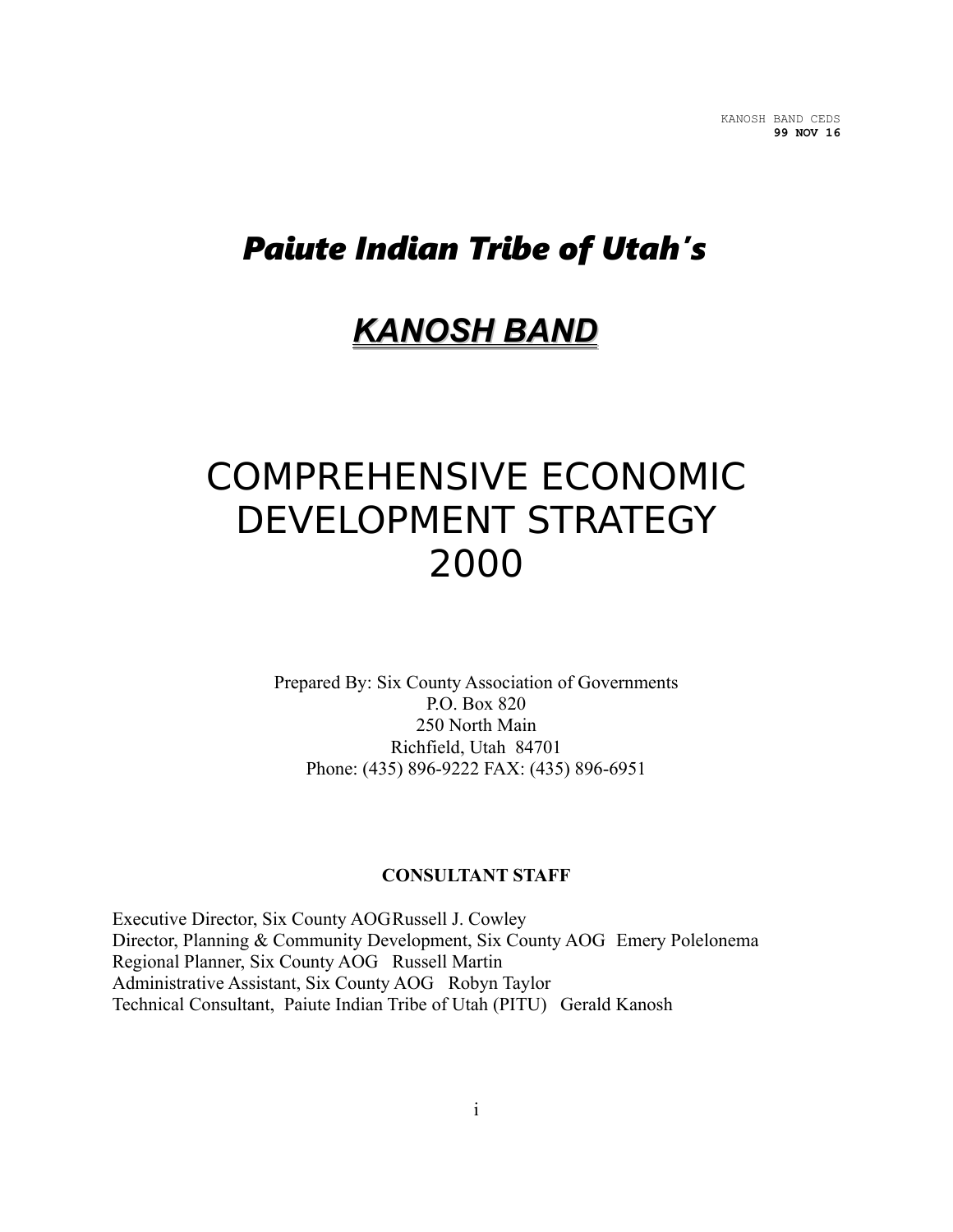## **PREFACE**

In the late  $19<sup>th</sup>$  century, the Native American Paiute Tribe of Southern Utah coalesced into five individual groups that became known as the Kanosh**,** Koosharem, Indian Peaks, Cedar, and Shivwits bands. They were established as reservations between 1903 and 1929. In 1954 the Paiute Tribe was terminated from federal recognition. Between 1954 and 1980 the Tribe was ineligible for any federal assistance. During this 26 year period nearly one-half of the Kanosh Band died due to the lack of health care resources and inadequate income to meet their needs. Subsequently, the Band lost their reservation lands. Due to termination and pride their culture diminished dramatically.

In 1975 the Paiute Indian Tribe of Utah (PITU) began their effort to regain federal recognition. On April 3, 1980 by an act of congress, (via "the Paiute Restoration Act, P.L. 96-227") the federal trust relationship was restored to the Kanosh Band and PITU..

The Kanosh Band through PITU accesses interest from a \$2.5 million irrevocable trust fund to assist in economic development and Band government. The majority of Band members now have access to adequate housing and health care, although chronic health problems, low educational attainment, underemployment, and alcoholism persists. There is also a paranoia among PITU members concerning government intervention, intrusion, and taking of reservation lands.

As a means to overcome these economic development obstacles and to provide direction, instill cooperation among members, and develop reservation lands into their full economic potential, the Kanosh Band has developed this Comprehensive Economic Development Strategy (CEDS). Be advised, however, that this document does NOT constitute an all inclusive economic development plan but merely the beginning of an on-going process to bring economic prosperity and enhanced standard of living to members of the Kanosh Band.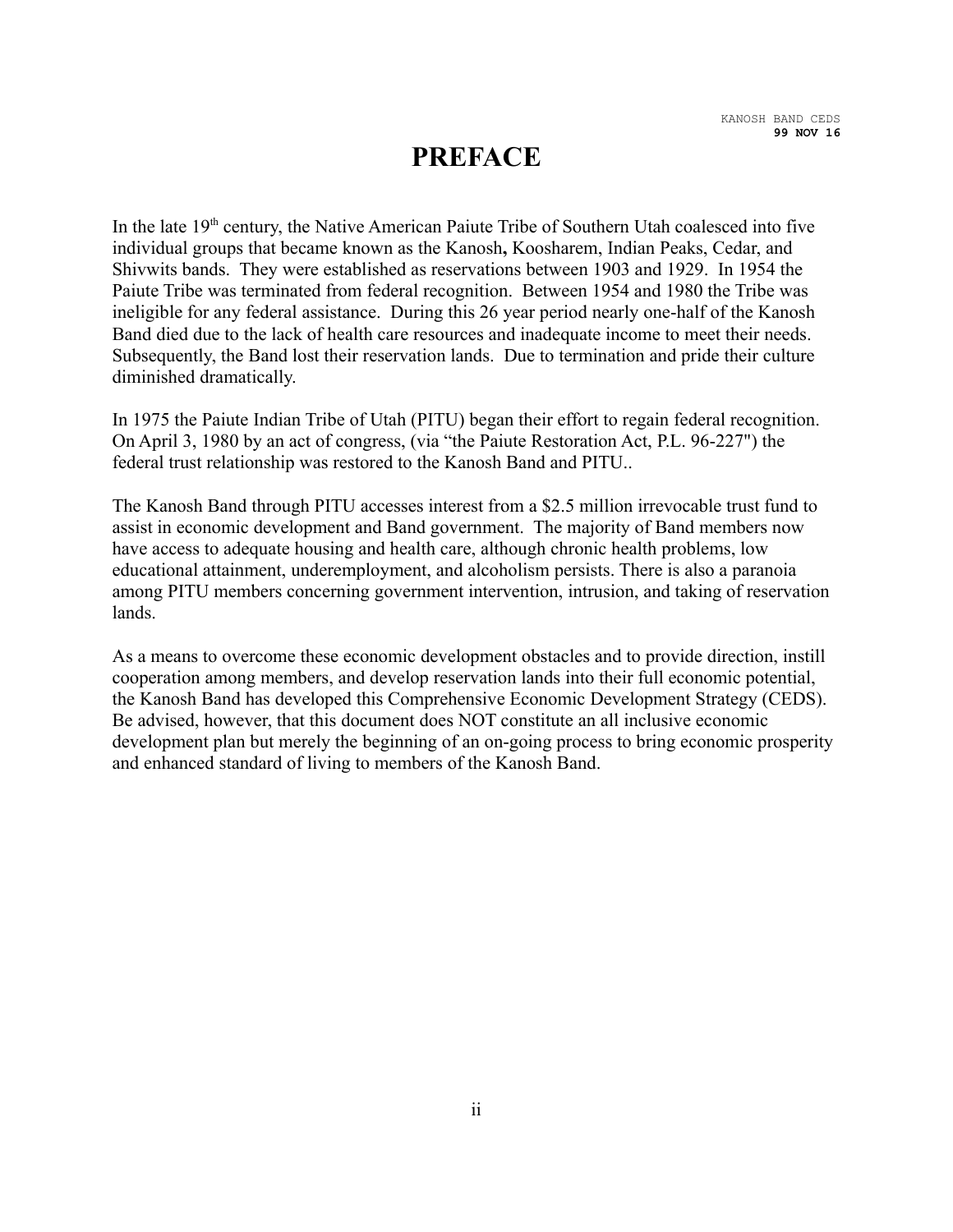## **TABLE OF CONTENTS**

#### **Summary** v

#### **Section I. ORGANIZATION & MANAGEMENT**

Kanosh Band Council 1 Kanosh Band Water Board 1 Paiute Tribal Council 1 Paiute Economic Development Committee (PEDCO) 1 Economic Development Staff & Program Coordinators 1 Consultants 2 KABCEDS Steering Committee Function 2 Management Process 2

#### **Section II. THE AREA & ITS ECONOMY**

Introduction 3 Location 3 Land Use 4 Employment 7 Income Levels8-11 Land Utilization 11 Political Environment 11 Conclusion 11

#### **Section III. MISSION, GOALS, OBJECTIVES & STRATEGIES**

S.W.O.T. Analysis 12 Mission Statement 12 Kanosh Band Goals, Objectives, & Strategies 13

#### **Section IV. IMPLEMENTATION PLAN**

Implementation Spreadsheet 14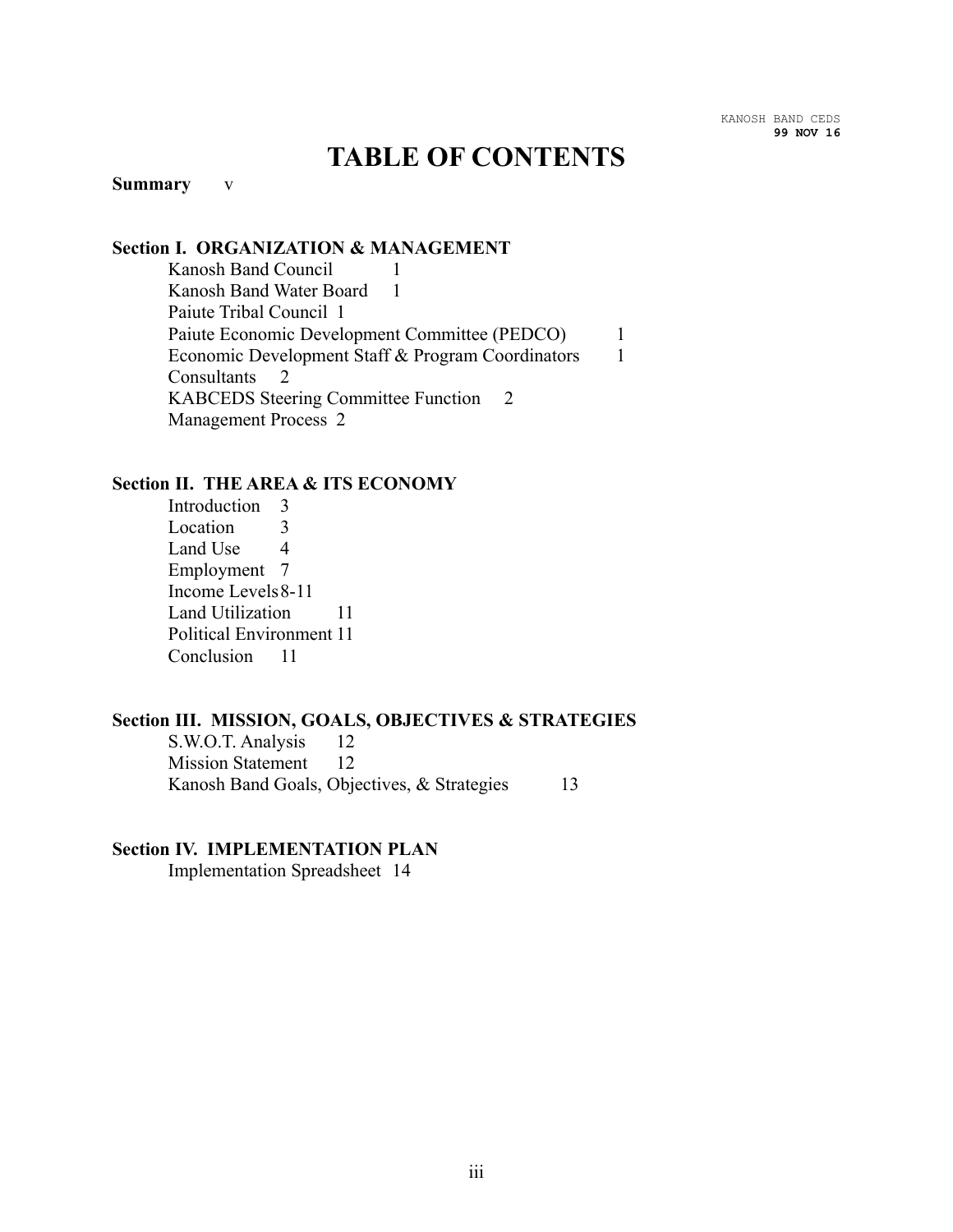#### **FIGURES**

**Figure 1:** Paiute Indian Tribe of Utah Tribal Lands 3 **Figure 2:** Kanosh Band Reservation Land 4 **Figure 3:** Band Membership Graph 5 **Figure 4:** Kanosh Band Habitat Chart 6 **Figure 5:** Per Capita Trends 8 **Figure 6:** Median Family Income 9 **Figure 7:** Families Below Poverty 10

#### **TABLES**

**Appendix A:** SWOT Analysis (Strengths, Weaknesses, Opportunities, and Threats) Kanosh Band meeting notes.

**Appendix B:** Economic Development Survey Report, July 1999, Kanosh Band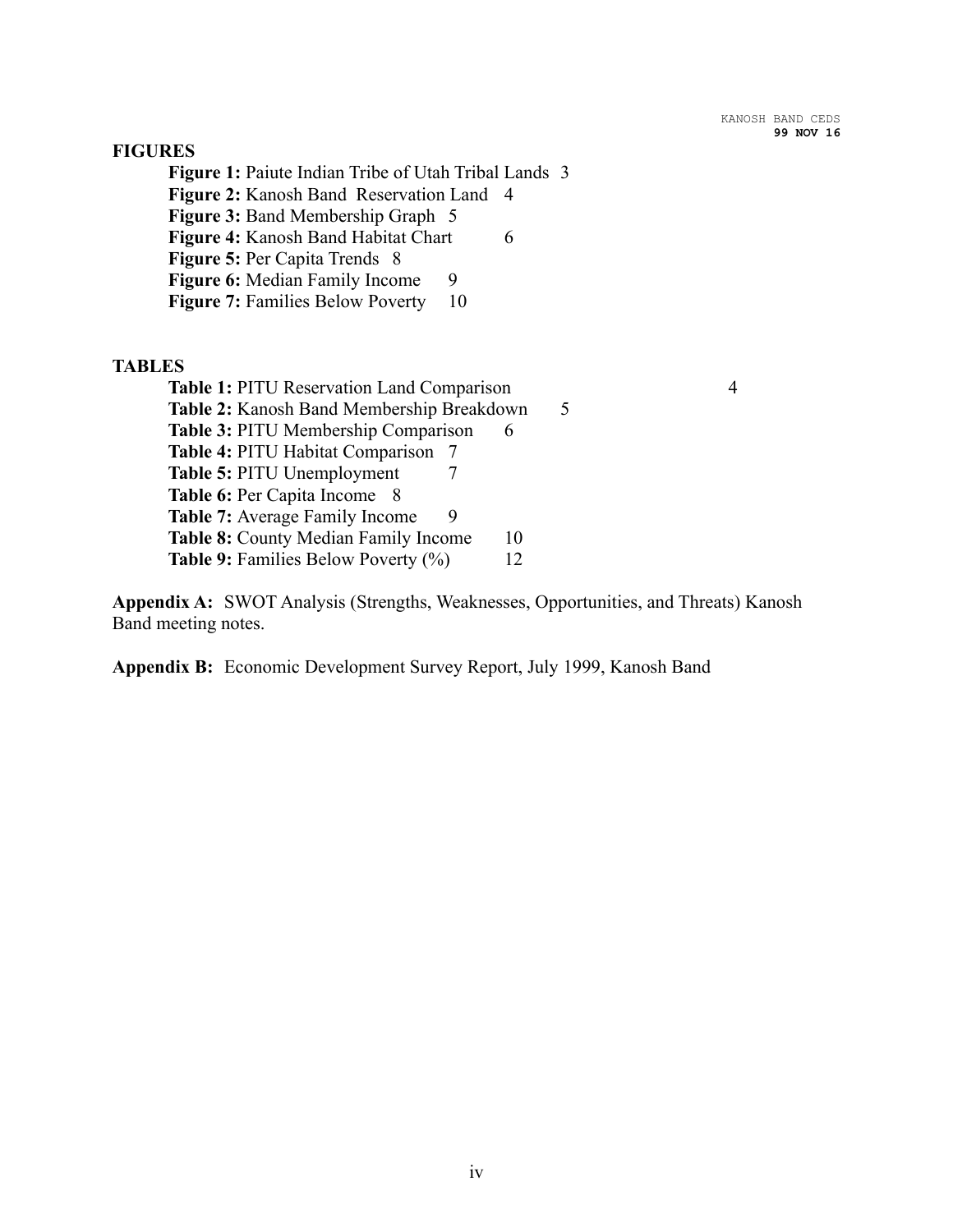#### **SUMMARY**

The Kanosh Band Comprehensive Economic Development Strategy (KABCEDS) has been developed to assist the Band in their economic development endeavors. This document serves as a beginning effort outlining economic development activities planned for the next five years. The KABCEDS does not necessarily include all the goals and objectives of the Band. It does however provide a format for Band Leadership to follow as they improve, edit, and establish additional goals and objectives of the plan. Band leaders are encouraged to utilize the KABCEDS on a regular basis as the planning process is on going

**SECTION I - ORGANIZATION AND MANAGEMENT -** This section describes the membership of the KABCEDS Steering committee, how it functions, and the staff providing services. It also details the management and administrative process required to implement and carry out the goals and objectives of the plan. This section also provides jurisdictional review of recognized officials responsible for the KABCEDS and passing of appropriate resolutions, progress evaluation, and final program results.

**SECTION II** - **THE AREA AND ITS ECONOMY -** This section summarizes the area's economic situation based on the analysis of relevant data about the reservation and surrounding area. It contains the Band's strengths, weaknesses, opportunities, threats, statistical tables, demographic information, and other data relating to past, present, and future economic trends of the Kanosh Band.

**SECTION III - MISSION, GOALS, OBJECTIVES, STRATEGIES -** This section includes the mission statement and identifies beginning goals and objectives which will help the Kanosh Band meet their economic development endeavors. .

**SECTION IV - IMPLEMENTATION PLAN -**This section provides a worksheet that allows Band leadership to monitor the progress of the KABCEDS. Even though it is developed for yearly evaluation, the worksheet may be utilized at anytime progress is made.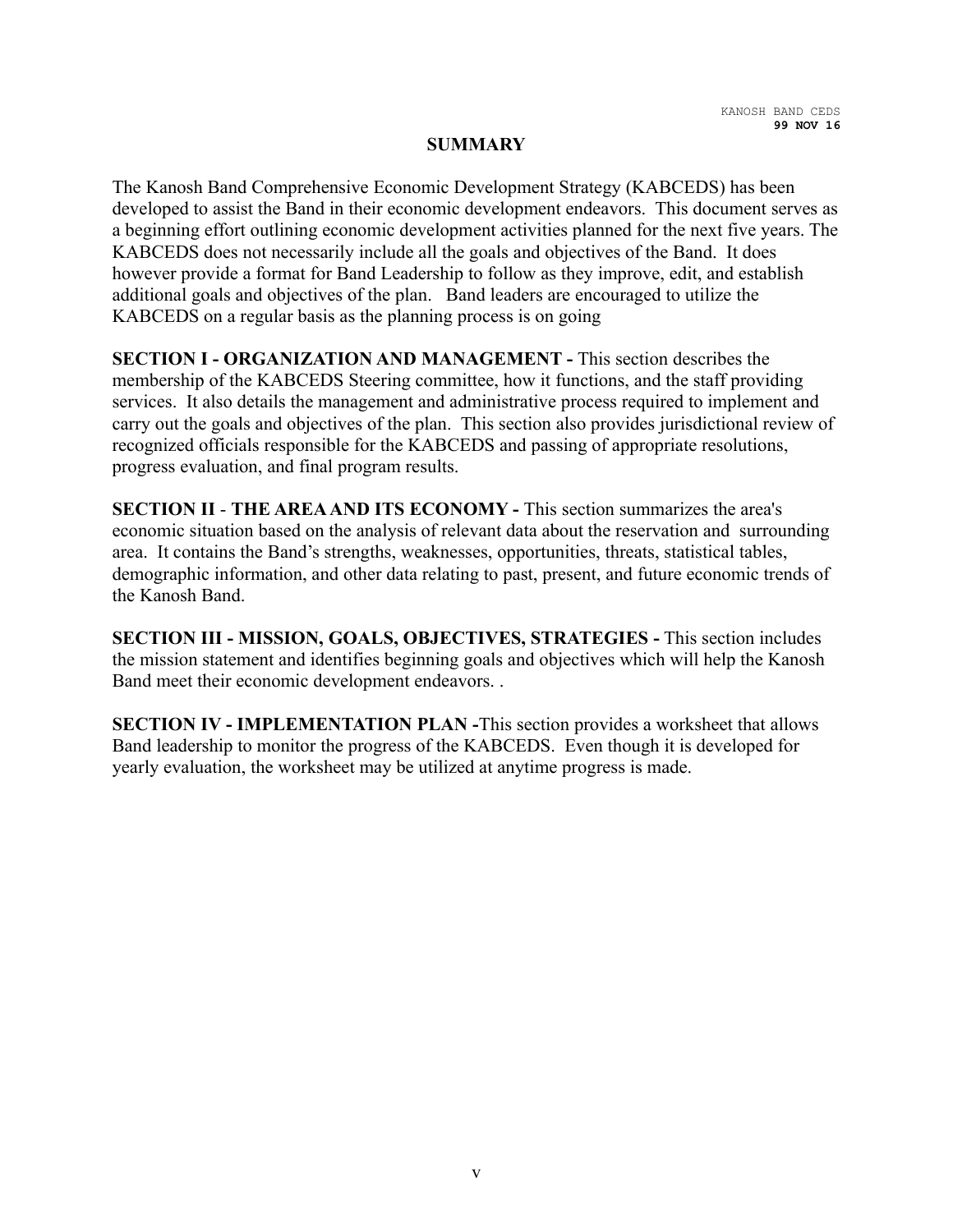## **Section I. ORGANIZATION and MANAGEMENT**

To ensure that the Kanosh Band's Comprehensive Economic Development Strategy (KABCEDS) meets the objectives of the Band, a KABCEDS Steering Committee was assembled. The Kanosh Band Council, Tribal Council, Paiute Economic Development Council (PEDCO), Economic Development Staff, and Tribal Program Coordinators make up the KABCEDS Steering Committee.

KANOSH BAND COUNCIL Phil Pikyavit Chair Delvern Pikyavit Vice-Chair Corinna Bow Secretary/Treasurer Ralph PikyavitNAGPRA/Member Gari Laffery Member

KANOSH BAND WATER BOARD

| Cecil Levi Chair             |                       |
|------------------------------|-----------------------|
| <b>Shawn Multine</b>         | Vice-Chair            |
| Marlene Kanosh Treasurer     |                       |
| Ann Multine Member/Secretary |                       |
| Gerald Kanosh                | Member/Water Operator |
| McKay Pikyavit               | Water Operator        |

#### PAIUTE TRIBAL COUNCIL

Geneal Anderson Tribal Chair Phil Pikyavit Kanosh Chair/Tribal Vice-Chair Glen Rogers Shivwits Band Chair Lora Tom Cedar Band Chair Jeanine Borchardt Indian Peaks Band Chair Ganaver Timican Koosharem Band Chair

#### PAIUTE ECONOMIC DEVELOPMENT COMMITTEE (PEDCO)

#### McKay Pikyavit (KA)Chair

| Bryant Jake (IP)   | Member |
|--------------------|--------|
| Pat Wash (WA)      | Member |
| Clarice Dixon (KO) | Member |
| Keith Garcia (CE)  | Member |

#### ECONOMIC DEVELOPMENT STAFF & PROGRAM COORDINATORS

Travis Parashonts Economic Development Director Jeff Zander Economic Development Planner Steve Kandell Land Use Planner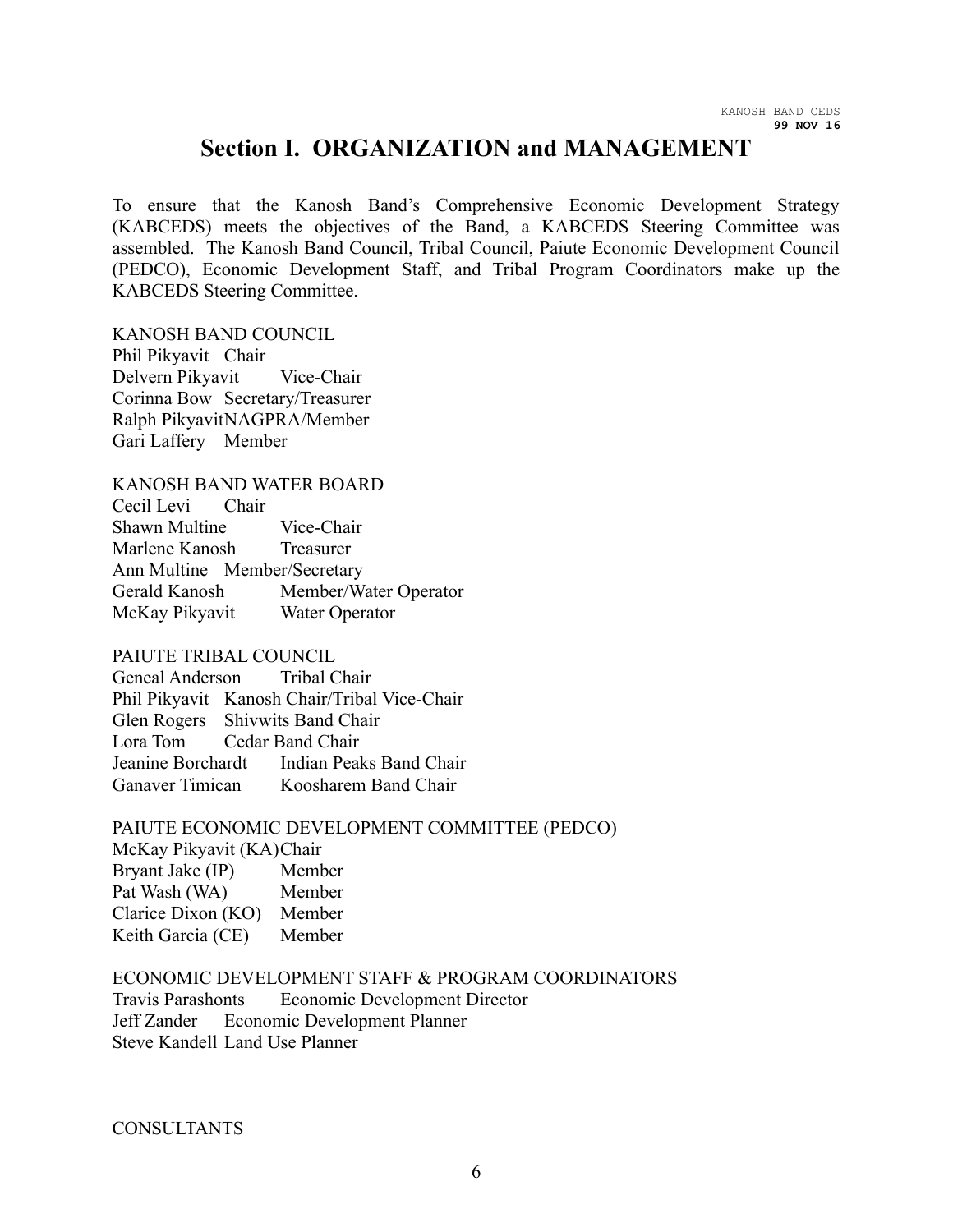|                  |                |                                        | KANOSH BAND CEDS |
|------------------|----------------|----------------------------------------|------------------|
|                  |                |                                        | 99 NOV 16        |
| Russell Cowley   | Six County AOG | <b>Executive Director</b>              | 896-9222 ext.12  |
| Emery Polelonema | Six County AOG | Director, Planning & Comm. Development | 896-9222 ext.25  |
| Russell Martin   | Six County AOG | Regional Planner                       | 896-9222 ext.18  |
| Robyn Taylor     | Six County AOG | Administrative Assistant               | 896-9222 ext.10  |
| Gerald Kanosh    | PITU           | <b>Technical Consultant</b>            | 586-1112         |
|                  |                |                                        |                  |

#### KANOSH BAND COMPREHENSIVE ECONOMIC DEVELOPMENT STRATEGIES (KABCEDS) STEERING COMMITTEE FUNCTIONS

The KABCEDS Steering Committee and consultants met on April 13, 1999. Each member attending gave input about their economic concerns as it applied to the Kanosh Band. This input was then implemented into the draft KABCEDS.

The draft KABCEDS was sent out to the Chair of the Kanosh Band Council on September 30, 1999. The Band was given thirty days to return comments to consultants. On October 30, 1999 Kanosh Band leadership attended the PITU's Economic Development Retreat held at Southern Utah State University's Mountain Center, Cedar City, Utah and given opportunity to review and make changes to the KABCEDS. Copies of the final draft was provided to the Kanosh Band leadership on November 9, 1999 with adoption procedures left to their discretion.

#### MANAGEMENT PROCESS

The Kanosh Band is organized under the provisions of the 1980 Restoration Act, the Indian Reorganization Act of 1934, and the Paiute Indian Tribe of Utah's Tribal Constitution. The Kanosh Band Council consists of five (5) members elected through an election process. The Band Council is the official governing body of the Kanosh Band.

The Band Council is the administrative organization which accepts the oversight and implementation responsibilities of the KABCEDS. They are also responsible for the adoption and passing of resolutions and/or any other edition to the plan. The Band Council is also responsible for the designation of committees, assignment of staff members and completion of progress reports of the KABCEDS.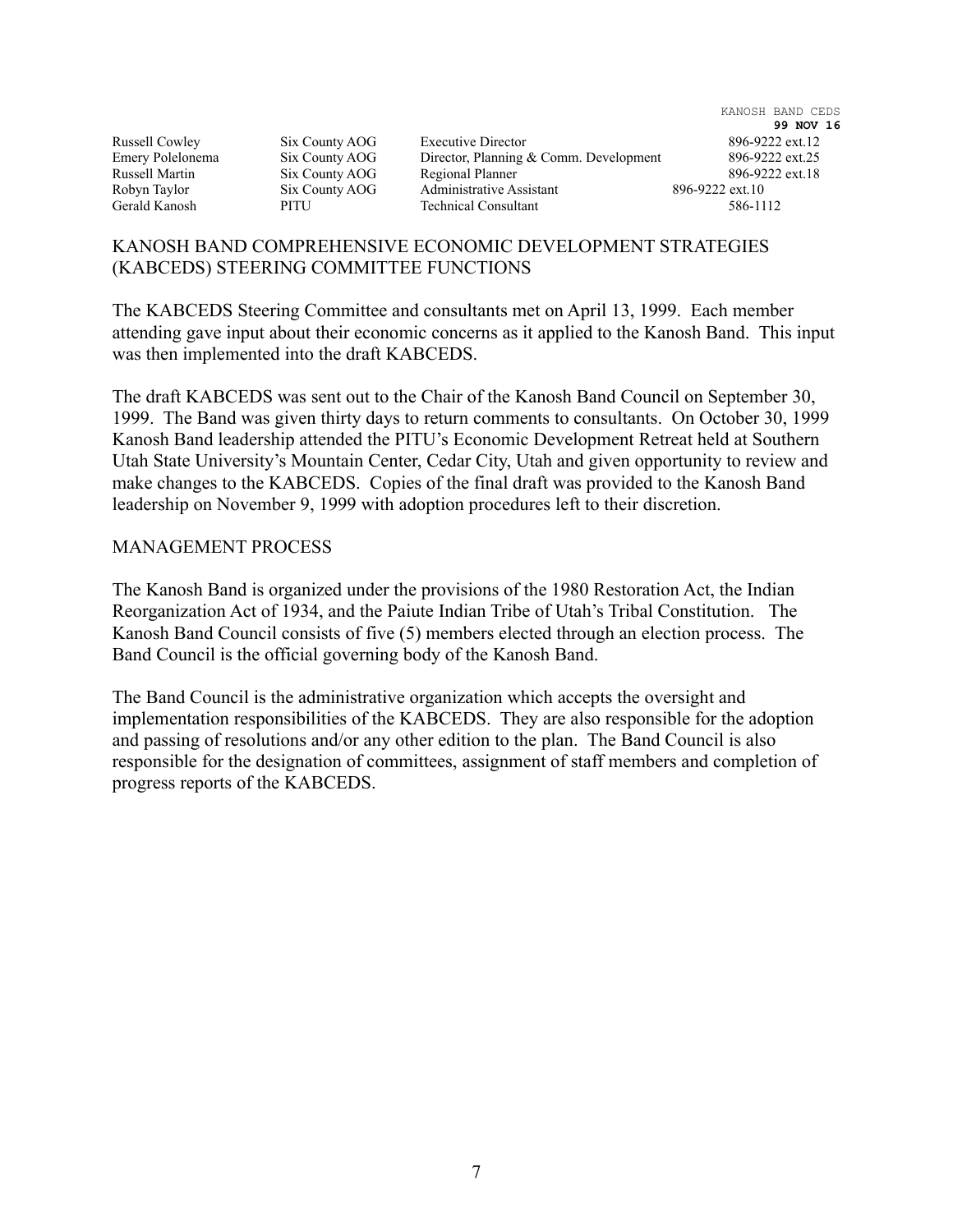## **Section II. THE AREA AND ITS ECONOMY**

#### **INTRODUCTION**

**Location** - The Kanosh Band is located in Southeastern Millard County approximately 153 miles South of Salt Lake City on Interstate Highway 15. They are approximately 26 miles from the Interstate Highway 15 (East/West) and Interstate Highway 70 (North/South) interchange. The Kanosh Band is the Northern most band of the Paiute Indian Tribe of Utah (PITU). Travel time from the Kanosh Band to the PITU's tribal headquarters in Cedar City is 210 miles round trip. Fillmore, the Millard county seat, is located 12 miles north of the reservation on Interstate Highway 15. Access to the reservation is a two lane paved highway. Figure 1, Paiute Indian Tribe of Utah Tribal Lands, shows the location of tribal lands in relation to Southern and Central Utah.

#### **Figure 1**: **Paiute Indian Tribe of Utah Tribal Lands**

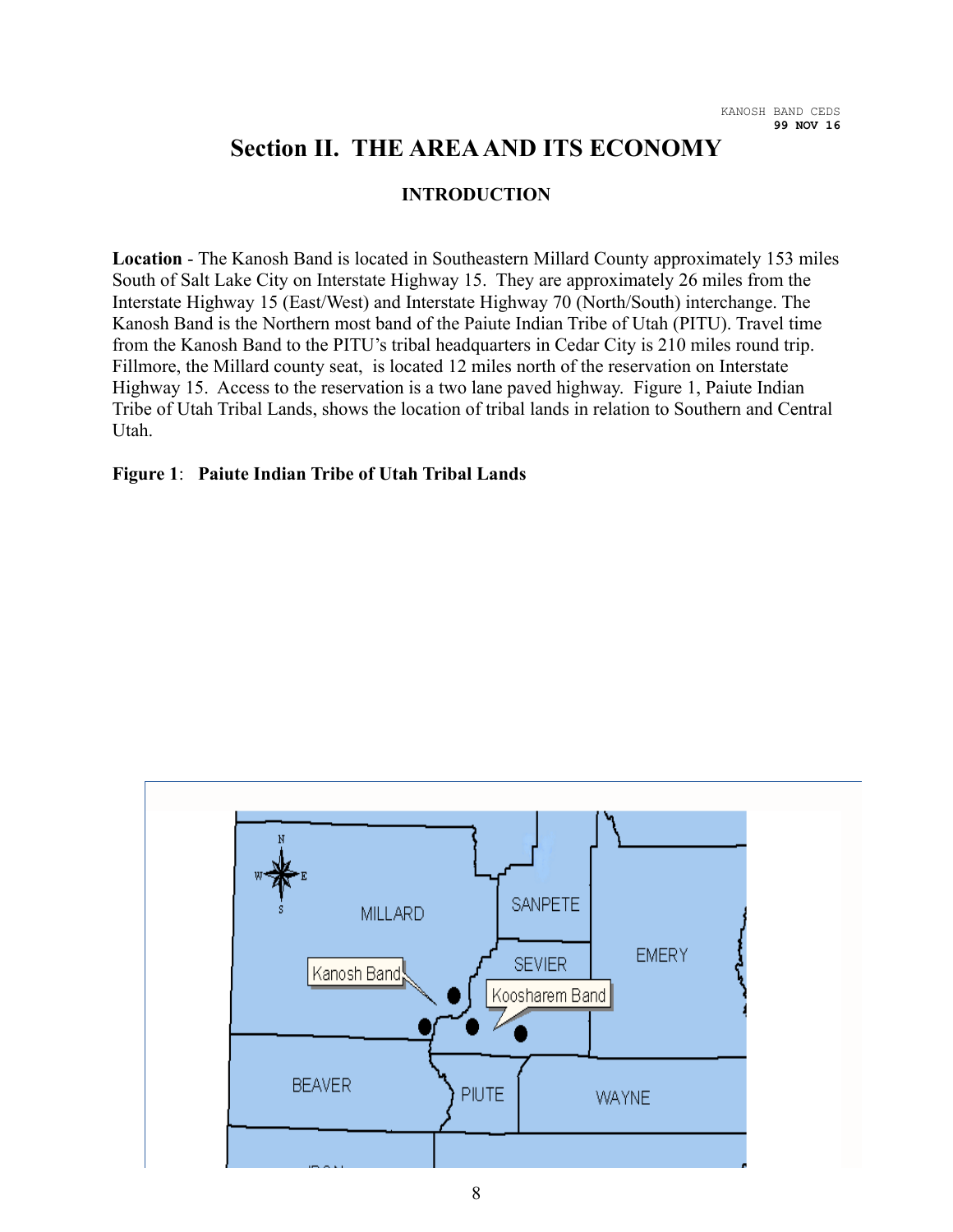**Land Use -** The Kanosh Band reservation encompass a total of 1,195 acres. The graph in Figure 2, Kanosh Band Reservation Land, shows the Kanosh Band Reservation compared to the other four Bands which makes up the PITU reservation. Two (2) parcels make up the Kanosh Band reservation (refer to Figure 1, Paiute Indian Tribe of Utah Tribal Lands for locations). Band headquarters are located on approximately 632 acres of developed land one mile east of the town of Kanosh. Band members residing on the reservation live at this location. An additional 563 acres is approximately 24 miles south on Interstate Highway 15. This parcel is undeveloped but has good development potential. The Band has a completed land use plan accessible at the Band or Tribal headquarters (refer to Kanosh Band Reservation Land Use Plan 1999).

#### **Figure 2**: **Kanosh Band Reservation Land**

**Table 1 - PITU Reservation Land Comparison**, further identifies land of the Kanosh Band and



compares it with the total PITU land holdings and Millard county. Economic development interests should review the Kanosh Band Reservation Land Use Plan to identify infrastructure and other developments currently in place.

#### **Table 1 - PITU Reservation Land Comparison**

| Acres     |
|-----------|
| 27,525    |
| 2,060     |
| 1,240     |
| 1,195     |
| 425       |
| 32,446    |
| 4,217,344 |
|           |

**Band Membership** - According to the July 1999 PITU Tribal enrollment there are 741 members. This compares to 516 in 1980. Figure 3, Band Membership Graph, shows the Paiute population trend since 1980.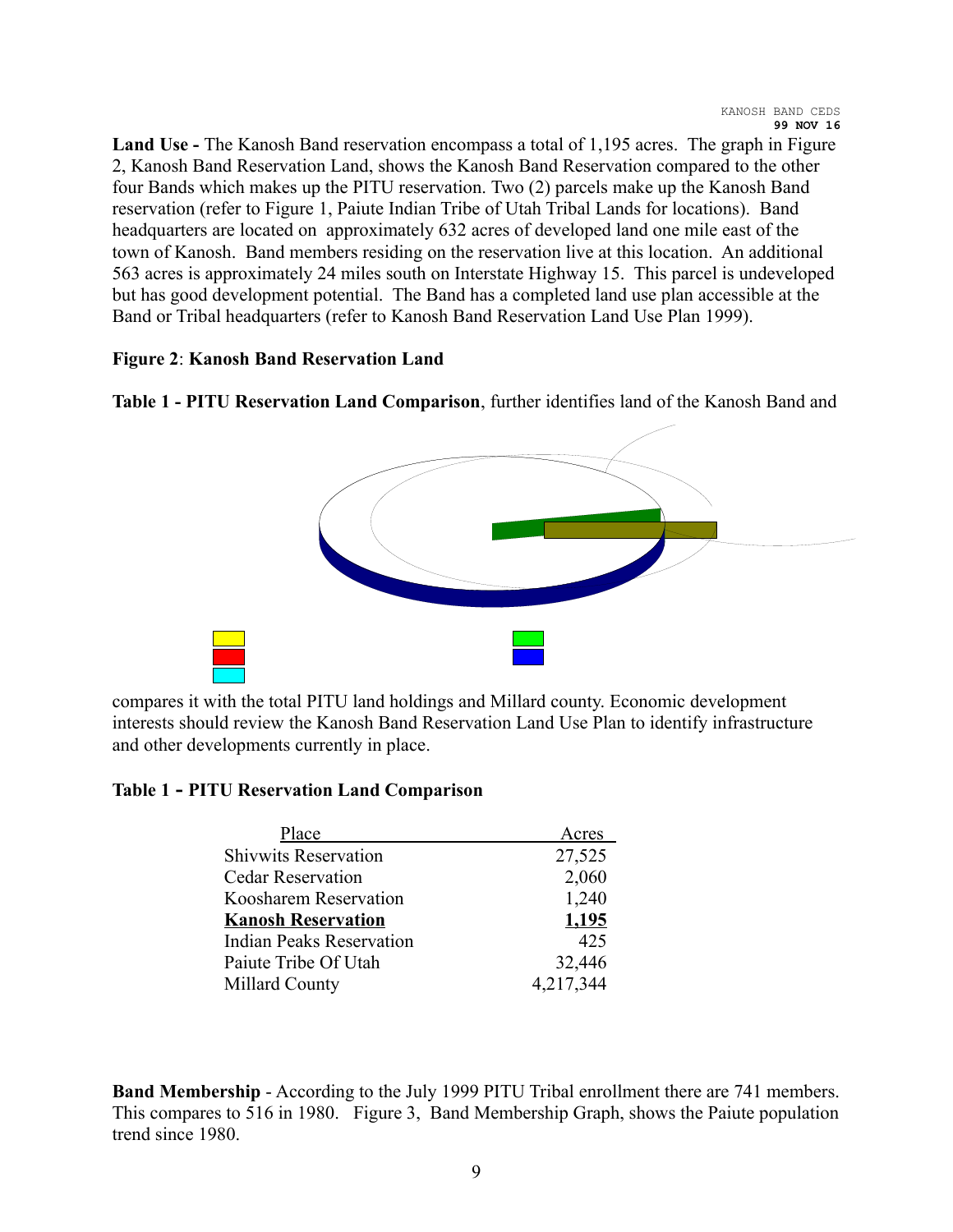

Fifteen percent (15%) or 110 of the total tribal membership are members of the Kanosh Band. Table 2, Kanosh Band Membership Breakdown shows the Band membership according to age and gender. Sixty five percent  $(65%)$  or 72 members are ages -- 16 to 65 – a workforce sufficient to support a small business owned and employed by Band members. Table 3, PITU Membership Comparison evaluates membership of the Kanosh Band with that of other bands of the PITU.

|  |  |  |  |  | Table 2 - Kanosh Band Membership Breakdown |
|--|--|--|--|--|--------------------------------------------|
|--|--|--|--|--|--------------------------------------------|

| Age       | Female         | <b>Male</b>    |
|-----------|----------------|----------------|
| $1 - 5$   | 3              | 1              |
| $6 - 10$  | 7              | 9              |
| $11 - 15$ | 5              | 11             |
| $16 - 20$ | 7              | 9              |
| $21 - 25$ | 5              | 8              |
| $26 - 30$ | 4              | 5              |
| $31 - 35$ | $\overline{2}$ | 1              |
| 36-40     | 1              | 6              |
| $41 - 45$ | 5              | $\overline{2}$ |
| $46 - 50$ | 3              | 3              |
| $51 - 55$ | 2              | 2              |
| 56-60     | 1              | 4              |
| 61-65     | 2              | $\overline{0}$ |
| 66-70     |                | $\overline{2}$ |

Source: 1980"Proposed PITU Reservation Plan," by US. Dept. Of the Interior, Bureau of Indian Affairs; data was compiled by Geneal Anderson and Gerald Kanosh, July 1999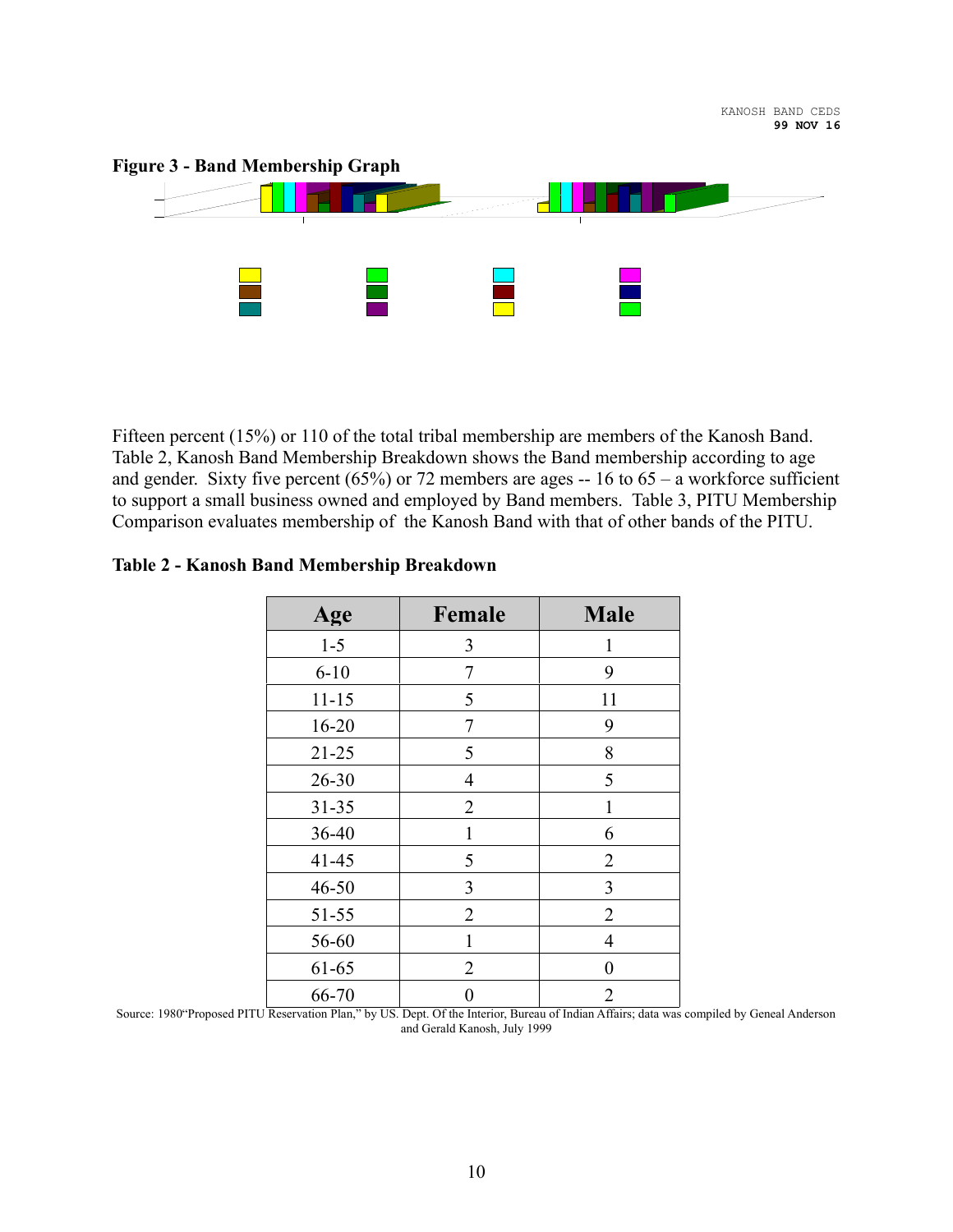| Band                | 1980 | 1997 | 1999       |
|---------------------|------|------|------------|
| Kanosh              | 74   | 97   | <b>110</b> |
| Koosharem           | 85   | 92   | 94         |
| <b>Indian Peaks</b> | 30   | 33   | 35         |
| Cedar               | 138  | 220  | 231        |
| Shivwits            | 189  | 260  | 271        |

#### **Table 3 - PITU Membership Comparison**

One concern of the Kanosh Band is the current trend of members leaving and residing off of the reservation. Currently 11% are living outside of the reservation. The Kanosh Band Habitat Chart, Figure 4, graphically displays the current membership who live within and outside of the reservation. Band leadership would like to see improved conditions through economic and community development that would allow members to reside on the reservation.

#### **Figure 4** - **Kanosh Band Habitat Chart**





Table 4, PITU Habitat Comparison, provides a comparison of membership of the Kanosh Band living off of the reservation with other bands of PITU. The tribal average is 14%. Lack of affordable housing and employment seem to be the major reasons for those leaving the reservation. Another major concern of Band leadership is the loss of heritage and cultural values that are disappearing as a result of members living and working outside of the reservation.

#### **Table 4 - PITU Habitat Comparison**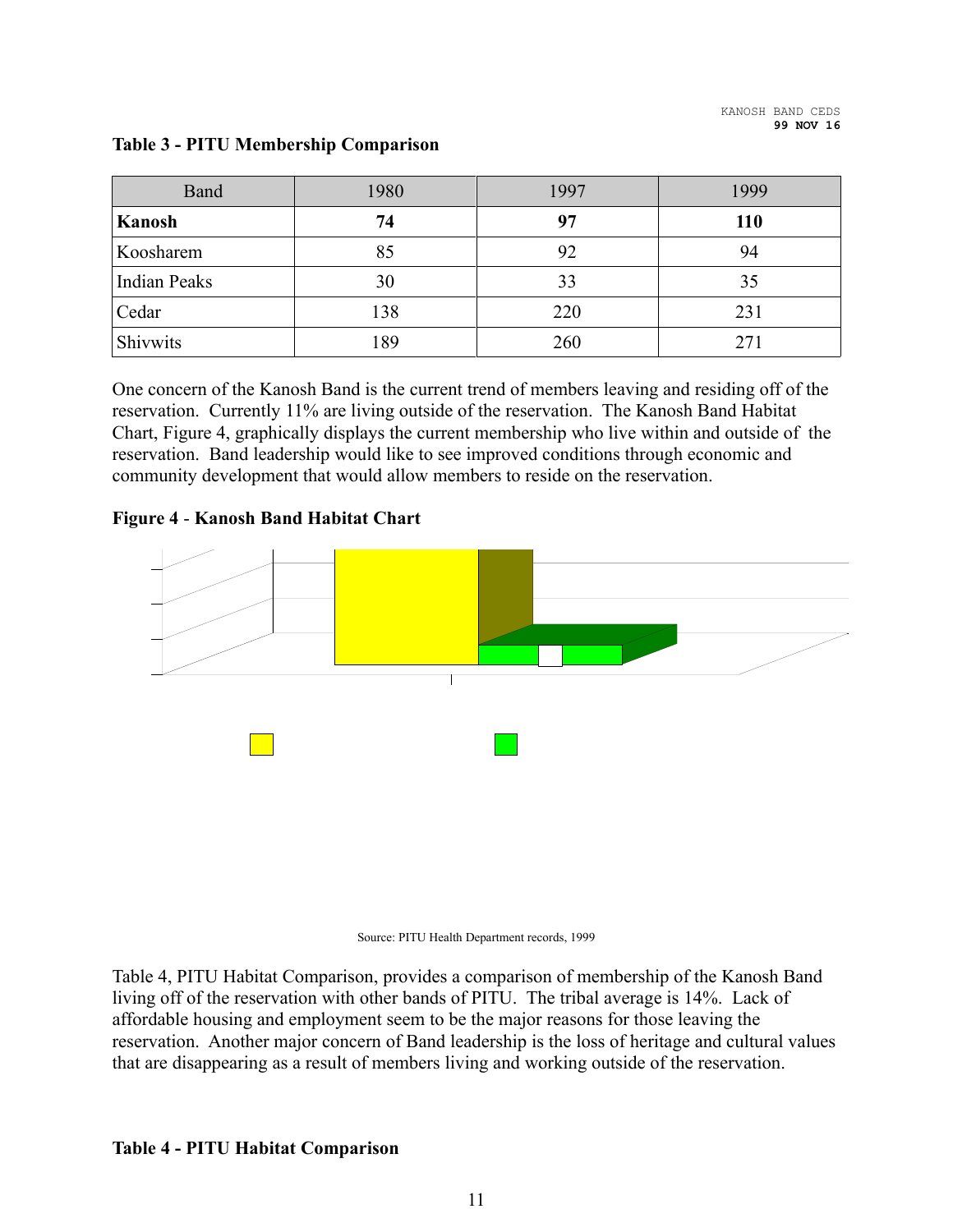| Band                | In Area | Out of Area | <b>Total Members</b> |
|---------------------|---------|-------------|----------------------|
| Kanosh              | 99      | 11          | <b>110</b>           |
| Koosharem           | 79      | 15          | 94                   |
| <b>Indian Peaks</b> | 33      |             | 35                   |
| Cedar               | 198     | 33          | 231                  |
| Shivwits            | 229     | 42          | 271                  |

#### **EMPLOYMENT**

**Unemployment -** The "1997 Indian Labor Report" published by the Department of Interior shows the Paiute Tribe with a labor force of 421. Of this number, 349 are employed and 72 are unemployed equating to a 17% unemployment rate. Of those employed, 239 tribal members or 68% are employed below poverty guidelines. Of those employed, 42 or 12% work in the public sector while 307 or 88% work in the private sector. This compares to a 4% average unemployment rate in the eleven county area and 3.4% state wide as reported by the August 1999 "Labor Market Report" by the Utah Department of Workforce Services.

#### **Table 5 - PITU Unemployment**

| Entity      | Workforce<br><b>Employed</b> | <b>Workforce</b> | Percent<br><u><b>Unemployed Unemployed Public Private</b></u> | $\%$ in | $\%$ in |
|-------------|------------------------------|------------------|---------------------------------------------------------------|---------|---------|
| <b>PITU</b> | 349                          | 72               | 17                                                            | 12      | 88      |
| Six County  | 21,370                       | 936              | 4.8                                                           | 12      | 88      |
| Five County | 55,991                       | 2,031            | 3.5                                                           | 7       | 93      |
| State       | 1,051,600                    | 37,013           | 3.4                                                           |         | 93      |
| U.S.        |                              |                  | 4.2                                                           |         |         |

Sources: Utah Labor Market Report, September 1999,Vol. 9, Number 9; Utah Job Outlook - Statewide and Service Delivery Areas 1998-2003, Utah Department of Workforce Services, January 1998

**Employment Opportunities -** The tribal members were surveyed to determine the economic opportunities they perceived. The majority of Band members felt that reservation lands should be developed to "....make money for the Band". However, 43% felt that the lands should be preserved and kept as they are now. Most Band members felt that utilizing Band resources to establish a "profitable" business owned and employed by the Band as important to the economic well being of the Band. Survey results indicated that agricultural development was a high priority by the Kanosh Band for land utilization. A specific business of significant interest by the Band was the development of a truck stop and camp ground. (see Appendix B - Economic Development Survey Report).

#### **INCOME LEVELS**

**Per-capita income** - Per-capita income is the level of income generated by individuals. Percapita income among the residents of Central and Southern Utah is shown in Table 6, Per-capita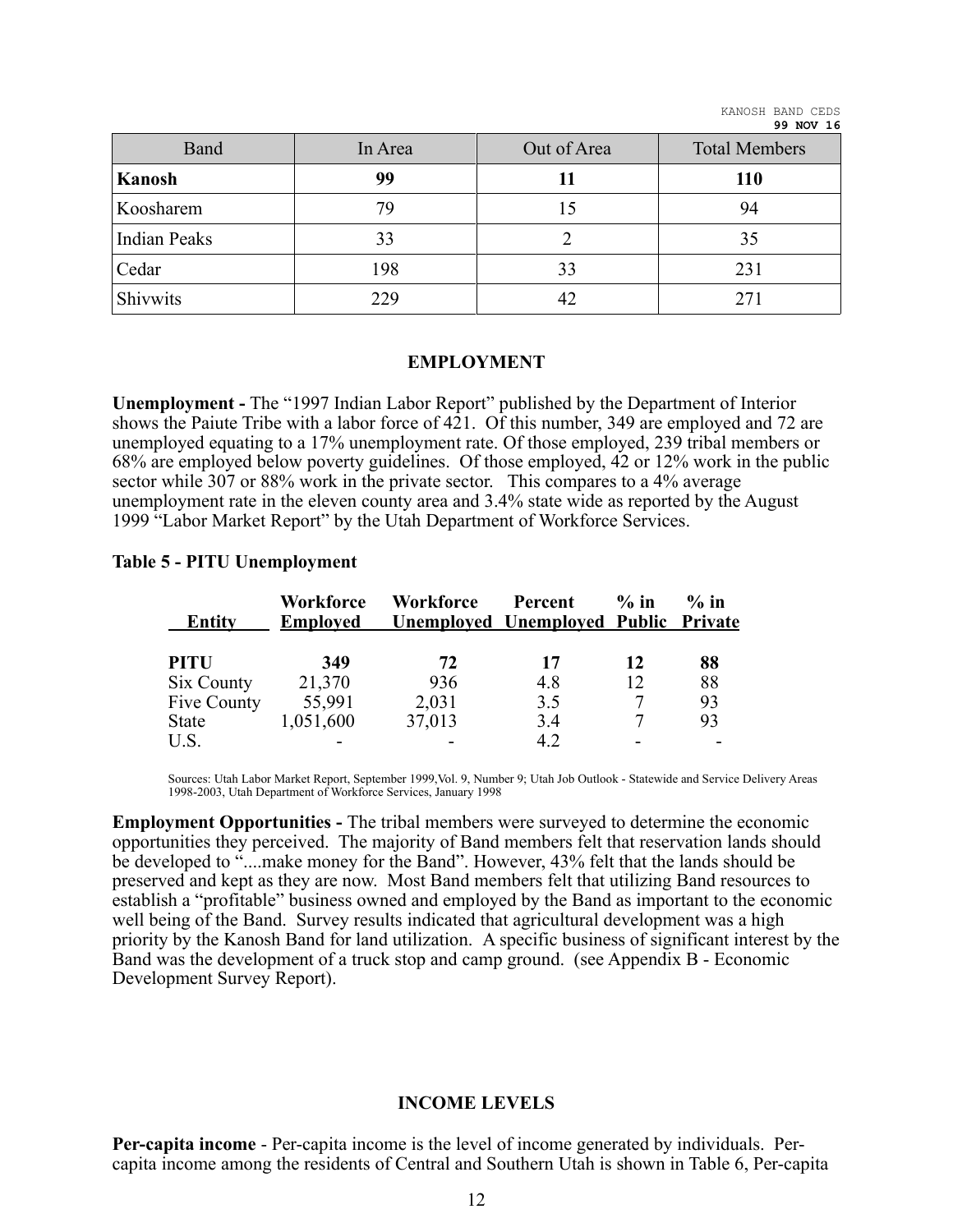Income. The table compares personal income between the counties of Central and Southern Utah. In which the majority of PITU members reside.

| County     | 1994        | 1995        | 1996        | 1997        |
|------------|-------------|-------------|-------------|-------------|
| Millard    | \$13,742.00 | \$14,101.00 | \$14,806.00 | \$14,700.00 |
| Sevier     | \$13,962.00 | \$14,251.00 | \$14,965.00 | \$15,500.00 |
| Beaver     | \$13,014.00 | \$13,090.00 | \$13,359.00 | \$13,500.00 |
| Iron       | \$13,329.00 | \$13,884.00 | \$14,509.00 | \$15,300.00 |
| Washington | \$15,515.00 | \$16,348.00 | \$16,731.00 | \$17,000.00 |

#### **Table 6 - Per-capita Income**

(Per Capita Income was taken from the "1999 Economic Report to the Governor: pg. 87").*\*The Paiute Tribe of Utah lacks Tribal member income status and other related information*.

Figure 5, Per-capita Trends graphically demonstrates the per-capita income levels from 1994 to 1997 for the counties encompassing the bands of the PITU. Specific per-capita data for the PITU and its bands are not available; however, given the high unemployment rate of the PITU, it is believed that the average per-capita income level is substantially lower.

#### **Figure 5 - Per-capita Trends**



*Median/Average Family Income* clearly shows the economic vitality of a community by addressing the workforce in general. It references employment levels, signifies strength in education and skills among families. The most recent data for the Kanosh Band is 1980. Table 7, Average Family Income shows the average family income for the Kanosh Band in comparison with the other bands of the PITU.

#### **Table 7 - Average Family Income**

| Band   | <b>Average Family Income</b> |
|--------|------------------------------|
| Kanosh | \$2,914.00                   |
| Cedar  | \$2,774.00                   |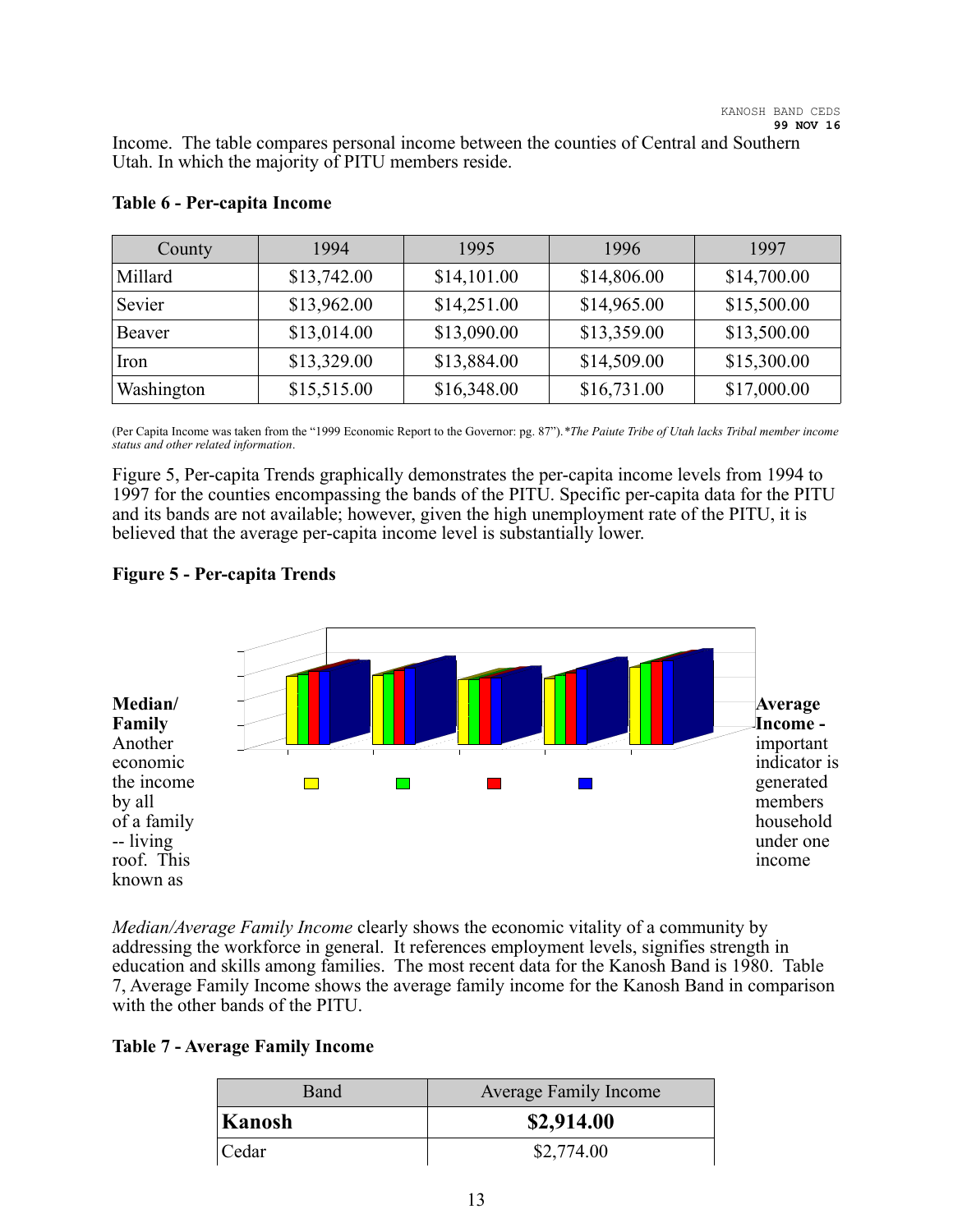KANOSH BAND CEDS **99 NOV 16**

| <b>Indian Peaks</b> | \$2,215.00 |
|---------------------|------------|
| Koosharem           | \$1,940.00 |
| <b>Shivwits</b>     | \$3,015.00 |
| Tribal Average      | \$2,746.00 |

Source: 1980 PITU Reservation Plan

In comparing Table 6, Average Family Income, with Figure 6, Median Family Income it is clear to see that the 1980 income levels for the counties is significantly higher than for the PITU. The graphics of Figure 6 show the trends from 1980 to 1999 for the counties in which the majority of tribal members live. Again because specific data is not available for the tribe a comparison is not made. However, because of the economic disparity in unemployment it would be safe to assume the current median family income is much lower for tribal members. Table 8, County Median Family Income, shows the actual income levels of the counties referenced.

**Figure 6 - Median Family Income**



#### **Table 8 - County Median Family Income**

| County     | 1980        | 1989        | 1999        |
|------------|-------------|-------------|-------------|
| Millard    | \$15,038.00 | \$30,342.00 | \$38,700.00 |
| Sevier     | \$17,404.00 | \$27,986.00 | \$35,700.00 |
| Beaver     | \$14,453.00 | \$25,000.00 | \$35,300.00 |
| Iron       | \$16,726.00 | \$27,283.00 | \$36,600.00 |
| Washington | \$14,466.00 | \$27,690.00 | \$40,100.00 |

\*The Paiute Tribe of Utah has no records on the Median Family income on Tribal members

**Poverty level -** Those living in poverty is of great concern to tribal and band leadership. No specific data for the PITU and its bands is available on poverty level. Again it is safe to assume that given the economic distress of unemployment the Tribe is much more vulnerable than neighboring county residents. Figure 7, Families Below Poverty, shows graphically the poverty level trends for Central and Southern Utah between 1969 and 1995. Again, it is believed that the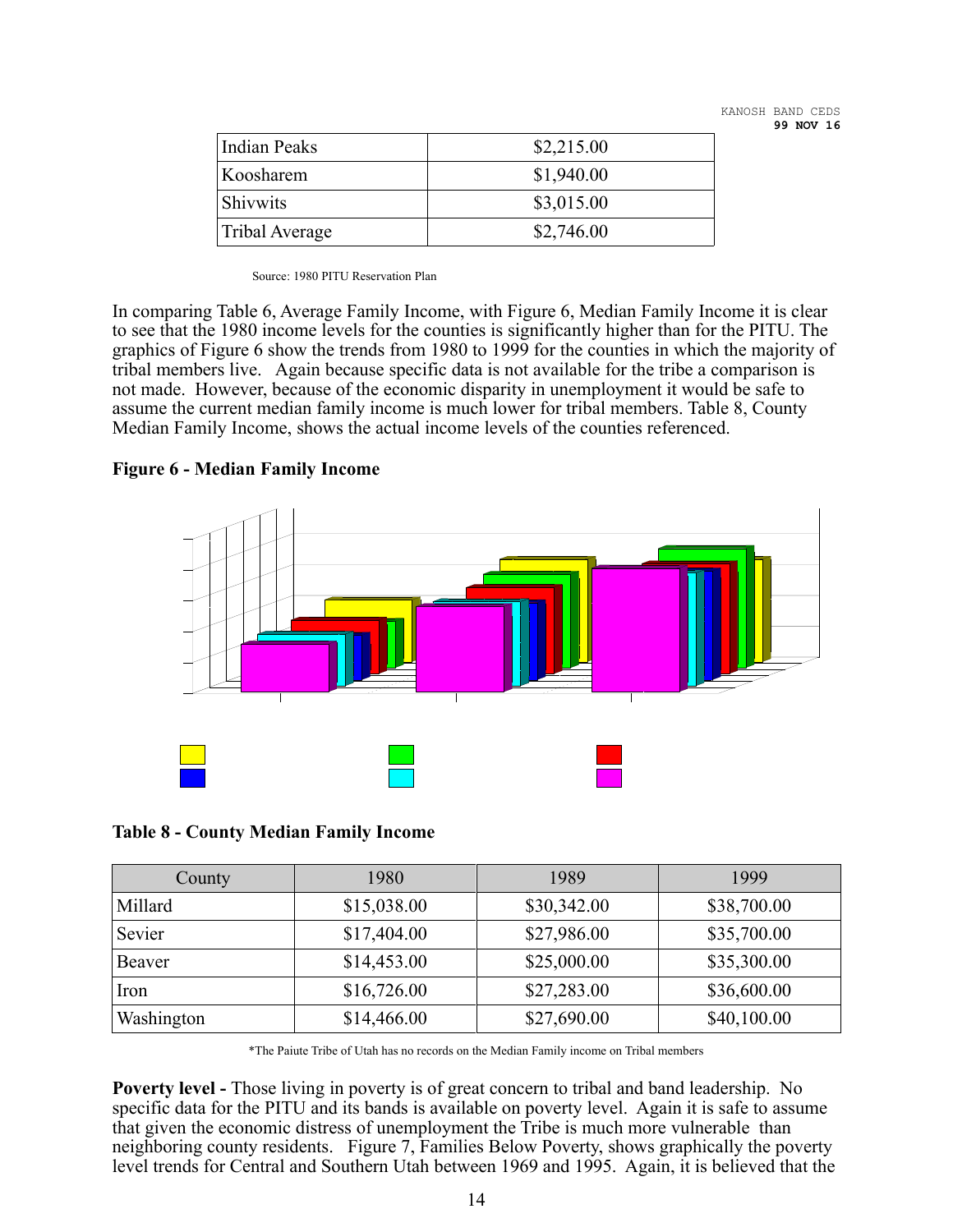PITU is experiencing a much higher poverty rate than those shown. Table 9, County Poverty Levels (%) shows the actual poverty levels in percent for those counties in which the majority of PITU members reside.



#### **Figure 7 - Families Below Poverty (%)**

| County       | 969  |    | .989  |       |
|--------------|------|----|-------|-------|
| Millard      | .6.0 |    | [O.O  | l 4.U |
| Sevier       | 13.8 |    |       | l 4.9 |
| Beaver       | 19.4 |    | l 0.6 |       |
| Iron         | 9.9  |    | .2.4  | 16.8  |
| Washington   | ے.د  | .9 |       |       |
| <b>State</b> |      |    | 8.0   |       |
| Paiute Tribe |      |    |       |       |

\*Source: 1995 Economic Development & Employer Planning System Ver. Utah 94.4

#### **LAND UTILIZATION**

The tribal government of PITU does not control reservation lands. Each of the five constituent bands has control of their own reservation lands. Needed infrastructure to support community and economic development are the responsibility of each band and supported by the PITU Tribal council. Concerns among tribal members include affordable housing, water development, industrial zoning, natural resource use and preservation.

A general land use plan for the Kanosh Band has been developed. This document should be reviewed to understand current infrastructure and land utilization. Copies of the plan may be reviewed at the Band or Tribal headquarters.

#### **POLITICAL ENVIRONMENT**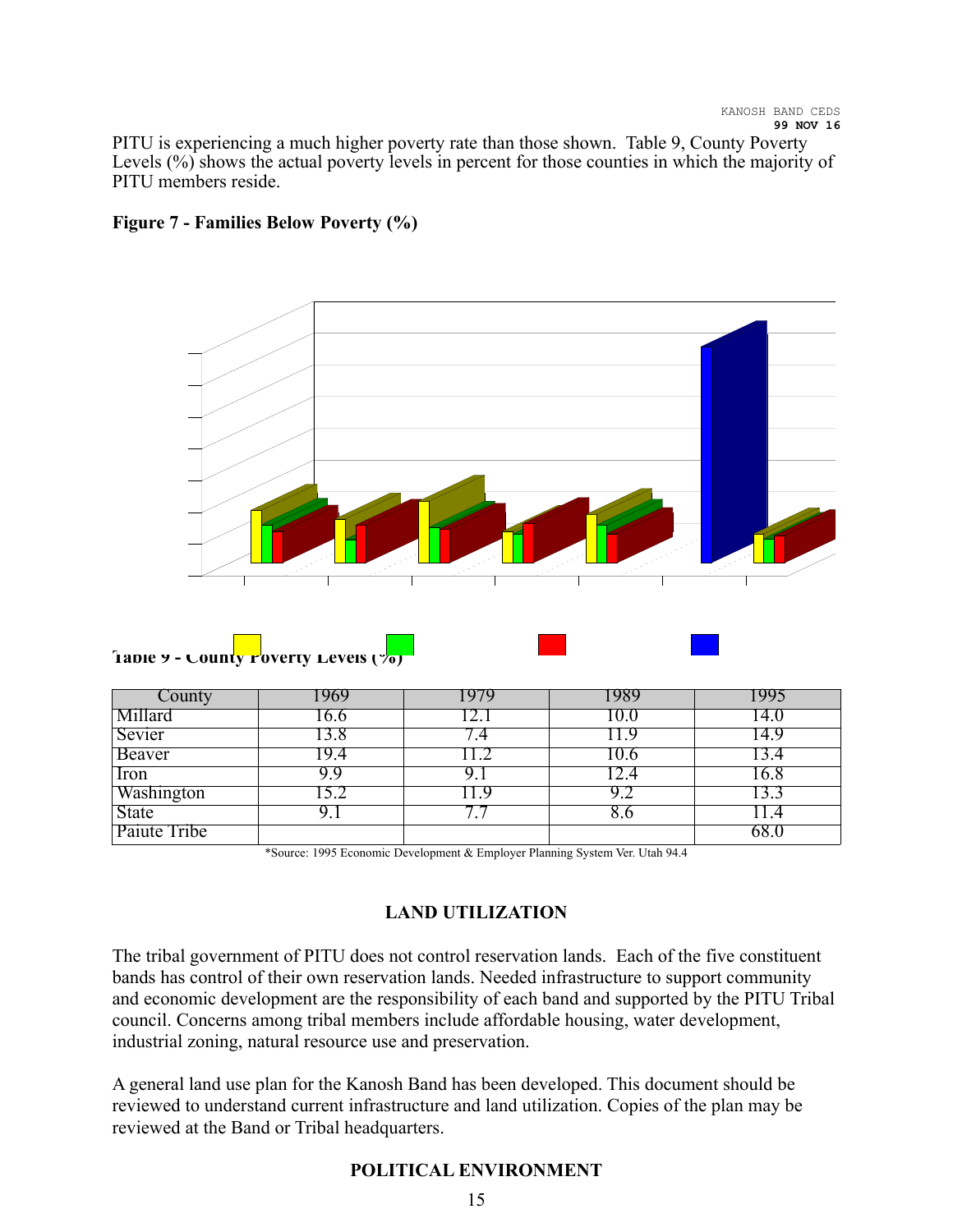Band council members are elected to four year terms and meet on a monthly basis. Presently the Council directs the economic development efforts and are pro-active in achieving and attaining planned growth. They are interested in the development of industry that utilizes their natural resources, heritage, and that will enhance their standard of living through the creation of family sustaining employment. Through a collaborative effort with other local, state, and federal governments the Council is striving to overcome major stumbling blocks including lack of education, underemployment, social ills, lack of business skills, and strained relationships with neighboring cities, counties, and bands.

#### **CONCLUSION**

The Kanosh Band has a rich heritage disrupted by the cultural changes brought by modern society. Nearly wiped out as a people – historically -- due to poor economic and living conditions, the Kanosh Band has adopted a pro-active position in economic and community development. The development of this Kanosh Band Comprehensive Economic Development Strategy (KABCEDS) is the first step in achieving their goals toward enhancing their quality of life through the development of family sustaining employment for their members. The implementation of the goals, objectives, and strategies set forth by this document will perpetuate the planning process for the Kanosh Band as they strive to meet their economic development endeavors.

### **Section III. MISSION, GOALS, OBJECTIVES & STRATEGIES**

**S.W.O.T. ANALYSIS - The Kanosh Band conducted a workshop to determine their strengths,** weaknesses, opportunities, and threats. This S.W.O.T. analysis provided a starting point in determining the current economic status of the Band. From this evaluation a mission statement, goals, and objectives to strengthen their quality of life were derived. The following summary provides the top issues and concerns of each category from the analysis. See Appendix A for a complete listing .

**Strengths** - The Band considered their top *strengths as*:

- 1. Family
- 2. Education
- 3. Housing
- 4. Unity

**Weaknesses -** The Band considered their top *weaknesses* as:

- 1. Communication
- 2. Education
- 3. Housing

#### **Opportunities** - The Band considered their top *opportunities* as:

- 1. Education
- 2. Getting businesses started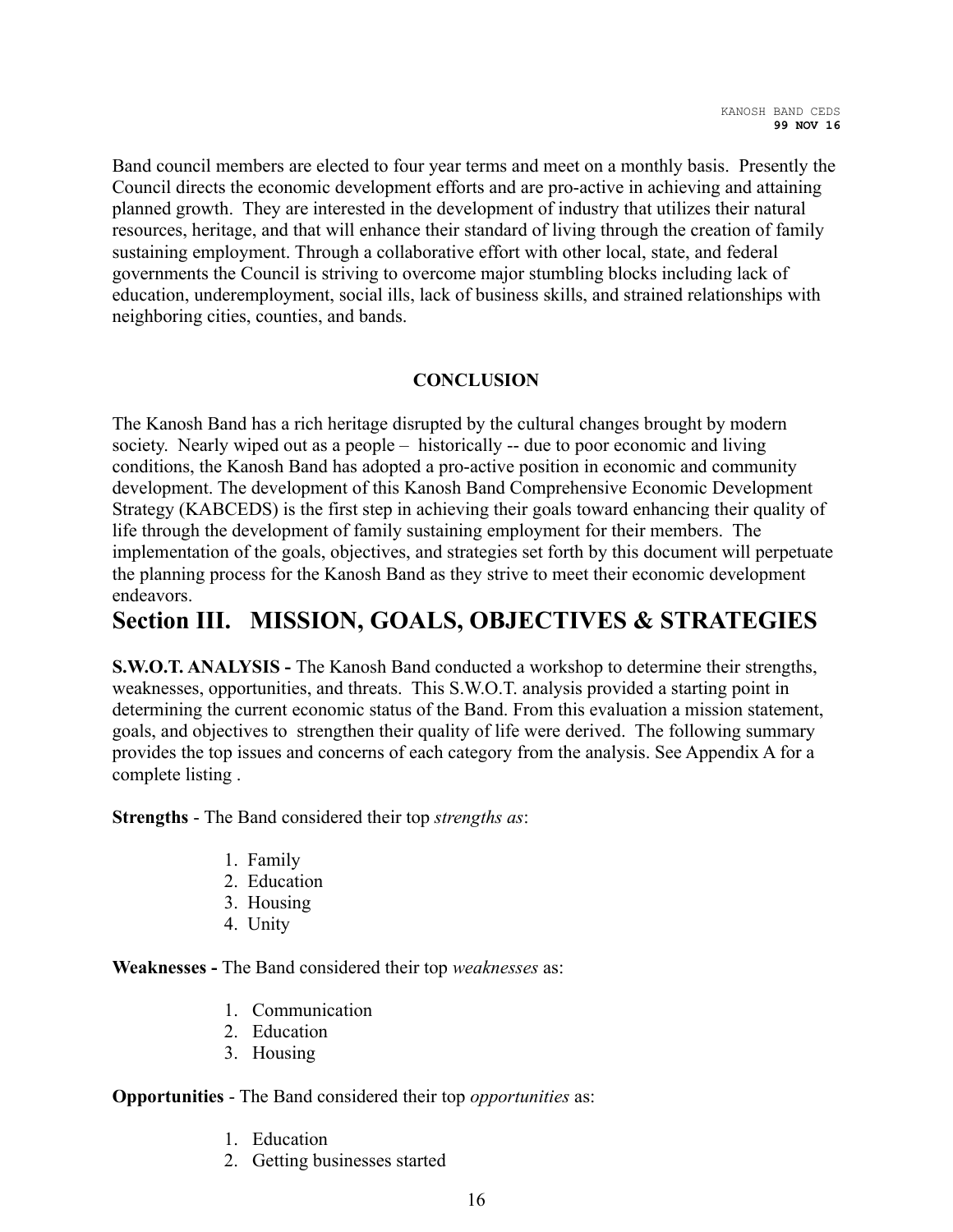**Threats** - The Band considered their top *threats* as:

- 1. Knowledge
- 2. No money/funding
- 3. Attitude toward education
- 4. Alcohol and drug abuse
- 5. Parental control

#### **MISSION STATEMENT**

"We the Kanosh Band are pushing for perpetual agricultural, individual and community prosperity. Through the enhancement of cultural and traditional values, improved communications, enhanced education among members, and economic development, the Kanosh Band will prosper and be successful in the next centuries to come."